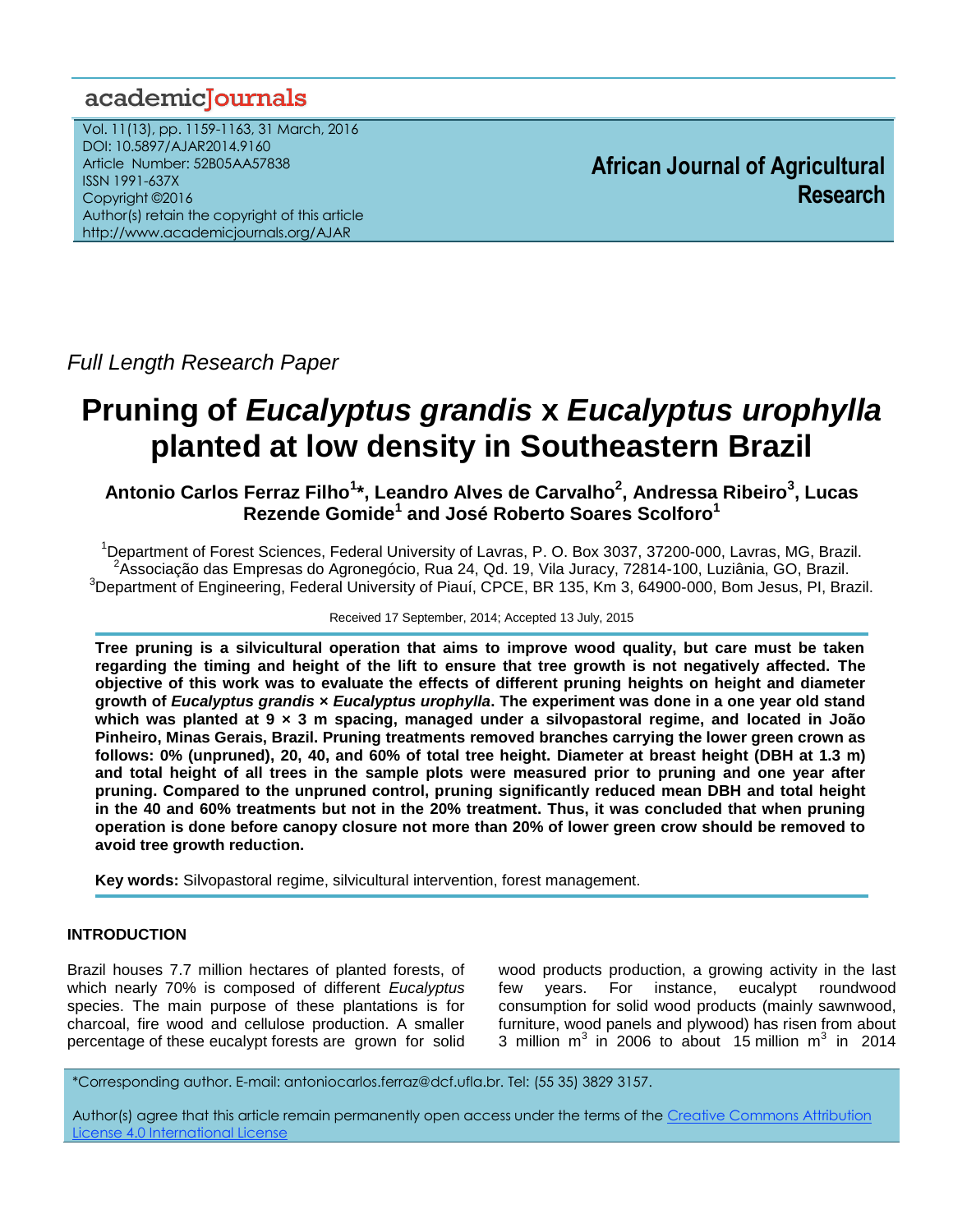# (ABRAF, 2008; IBÁ, 2014).

Considering the silvicultural tools available to forest managers to grow trees for solid wood products, thinning and pruning are among the most important. While thinning allows target trees to grow to large diameters by means of stand competition reduction, pruning is associated with wood quality enhancement through clear wood production. An alternative to thinning is to plant trees at lower densities, such as in the case of silvopastoral regimes. These regimes combine trees, forage and livestock occupying the same plot of land (Cubbage et al., 2012).

Since early thinning operations are unnecessary when trees are planted at silvopastoral regimes, the main silvicultural operation to enhance wood quality is pruning. The ideal timing and severity of pruning should be planned in a way as to minimize the defect log by pruning as early and as high as possible without negatively affecting clear wood production, since wood that is free of defects achieve greater strength properties and yield lumber that earns a high grade (O'hara, 2007).

Pruning yields best results when applied to live green branches. For instance, Smith et al. (2006) found that while branch occlusion rates did not differ between pruned and unpruned dead branches, it was significantly lower for pruned live branches in comparison to unpruned live braches. This implies that pruning interventions must anticipate branch mortality, which occurs early for fast growing shade intolerant species, such as many *Eucalyptus* species. However, pruning should not be done in a way to reduce tree growth.

*Eucalyptus* plantations in Brazil have an important role in providing substitutes for native timber species as solid wood products providers (Teixeira et al., 2009). Changes have been undergoing *Eucalyptus* management for solid wood products, mainly in respect to wider initial spacing to take advantage of high initial diameter growth rates (Maestri, 2003; Nutto et al., 2006). It is important to understand how trees behave in relation to pruning operations when planted under wider initial spacing.

The objective of this work is to evaluate the effects of different pruning heights on diameter and height growth of a *Eucalyptus grandis* × *Eucalyptus urophylla* stand planted at low initial density.

# **MATERIALS AND METHODS**

The present study was carried out in a *E. grandis* × *E. urophylla* (clone I144) stand (17º 44' 26" S and 46º 10' 27" O), located in the municipality of João Pinheiro, Minas Gerais, Brazil. The regional climate is tropical. The mean annual precipitation is 1,250 mm and rainfall is concentrated from October to March, mean annual temperature is 23.9ºC, mean altitude is 540 m.a.s.l. The soil in the stand is classified as an oxisol with sandy loam texture.

Before planting, the sub-soil was ripped to 50 to 60 cm depth with simultaneous addition of reactive rock phosphate to a depth of 30 cm at a rate of 600 g/plant. Post-planting fertilizer applications

consisted of 120 g/plant of NPK (6-30-6) ten days after planting; and 180 g/plant of NPK (10-0-30 + 1% B + 0.5% Zn + 0.5% Cu) 8 and 20 months after planting. The post-planting fertilizer applications were applied at two opposite points about 15 cm away from the seedlings using a hand fertilizer machine.

The stand density at planting was 9 m between and 3 m within rows to meet the requirements of a silvopastoral regime. Four pruning treatments were applied when the stand was one year of age. These resulted in removal of the lower green crown to either 0% (unpruned control), 20%, 40%, or 60% total tree height; the mean pruned heights were 0, 1.2, 2.4, and 3.5 m, respectively. At the time of pruning, there had been no natural pruning or branch mortality, and as such the tested pruning heights represented total live branch removal only. A randomized complete block design was used with five replications. The sample plots consisted of five rows with fourteen trees per row, with a measurement area of 30 trees (ten trees per the three central rows), with a total of 175 measured trees per treatment. All trees of each plot had DBH and height measured prior to treatment installation and one year after pruning. At the time of the pruning intervention, mean stand DBH was 5.5 cm and stand mean height was 5.9 m.

#### **Statistical analysis**

The effects of pruning were assessed at stand and tree level. At stand level, plot means of DBH and height were examined using analysis of variance (ANOVA). Residual properties where checked using the Shapiro-Wilk test for normality and the Bartlett test for homogeneity of variances. The Scott Knott post hoc test (Scott and Knott, 1974) was applied to the separate significant differences between the pruning treatments. This test was chosen since it is considered robust in controlling Type I errors (Borges and Ferreira, 2003).

Linear regression models were used to evaluate pruning effects at tree level. One year DBH and height increments were related to tree size prior to pruning with treatment inserted as a factor variable (Model 1). To account for the lack of independence of trees belonging to the same blocks, linear mixed models were used. A random variable was inserted in the model to account for block variance.

$$
ix_{1k} = \beta_0 + \beta_1 * x_{1k} + \beta_2 * T_k + \beta_3 * (x_{1k} * T_k) + u_1 + e_{1k}
$$
<sup>(1)</sup>

where ix is tree DBH or height increment one year after pruning; x is tree DBH or height at the moment of the pruning intervention; and T is a factor variable to account for treatment variability. Subscripts *l* and *k* refer to block and tree, respectively. u*<sup>l</sup>* and e*lk* are independent and identically distributed random between-block and between-tree factors with a mean of 0 and constant variances of σ<sup>2</sup><sub>bl</sub>, and σ<sup>2</sup><sub>tr</sub>, respectively.

All statistical inferences were performed using the program R (R Core Team, 2012) and the following packages: Jelihovschi et al. (2012) and Pinheiro et al. (2012).

# **RESULTS**

Pruning affected mean stand DBH values  $(F(3, 12) =$ 3.91,  $p = 0.04$ ,  $CV = 5.31\%$ ) and mean stand height (F(3, 12) = 3.87,  $p = 0.04$ ,  $CV = 5.34\%$ . Residuals were normally distributed with mean zero and there was homogeneity of variances between treatments. Both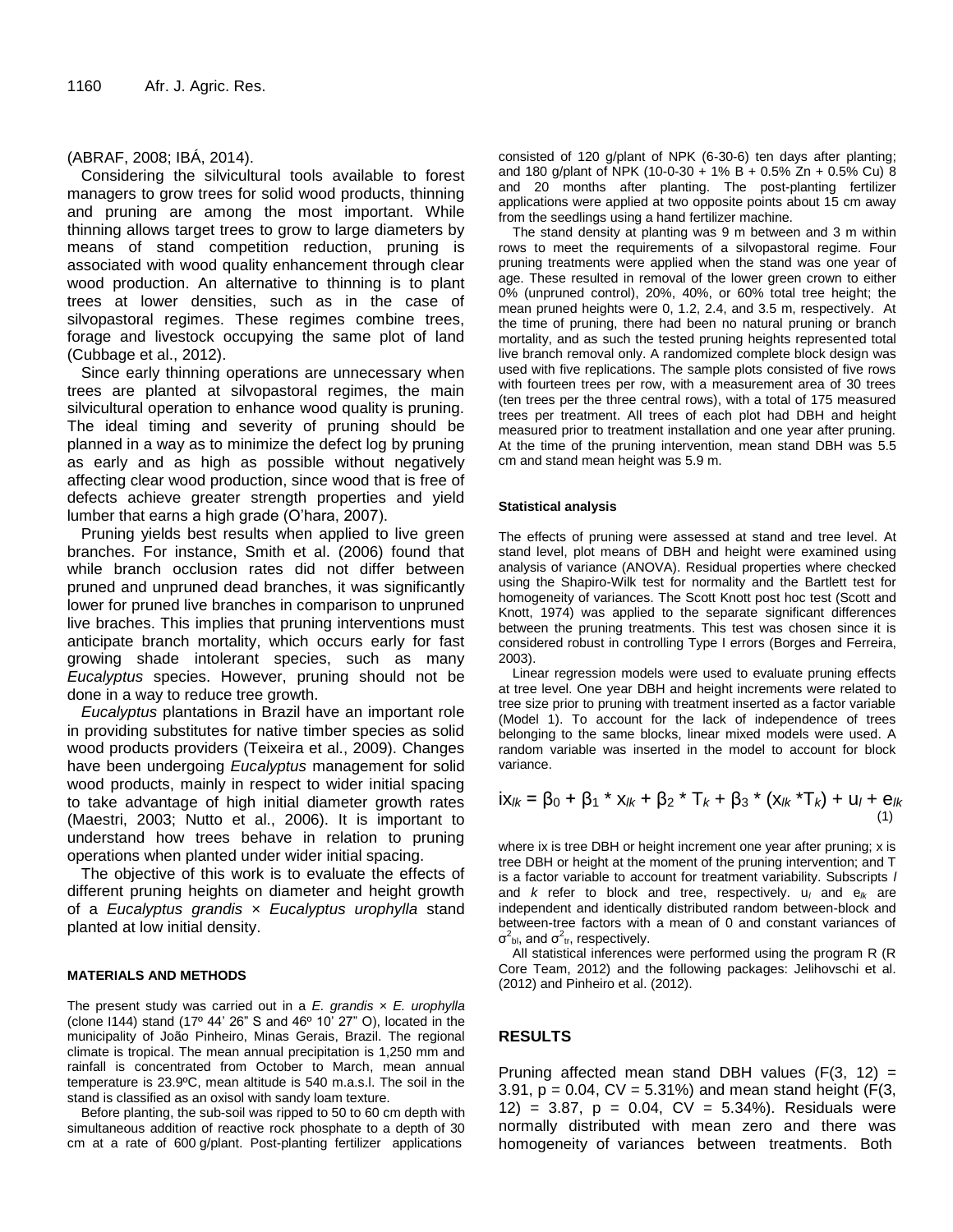**Table 1.** Influence of different pruning heights on mean stand diameter at breast height (DBH) and height (h) values one year after intervention.

| T (%) | DBH (cm)*        | h(m)             |
|-------|------------------|------------------|
|       | 12.1 $(0.4)^a$   | 12.4 $(0.4)^a$   |
| 20    | 11.7 $(0.4)^a$   | 12.1 $(0.6)^a$   |
| 40    | 11.2 $(0.3)^{b}$ | 11.5 $(0.2)^{b}$ |
| 60    | 10.9 $(0.3)^{b}$ | 11.2 $(0.5)^{b}$ |

\*Values followed by the same letter in the same column are statistically equal according to the Scott Knott test ( $p = 0.05$ ). Numbers in parenthesis represent the standard error.

**Table 2.** Parameterization of the DBH and height increment models at tree level.

| <b>Parameter</b>        | <b>DBH</b> increment |                   |                 | <b>Height increment</b> |                   |         |
|-------------------------|----------------------|-------------------|-----------------|-------------------------|-------------------|---------|
|                         | Value                | <b>Std. Error</b> | <i>p</i> -value | Value                   | <b>Std. Error</b> | p-value |
| βO                      | 9.4269               | 0.523             | 0.000           | 10.8216                 | 0.668             | 0.000   |
| $\beta$ 1               | $-0.5245$            | 0.072             | 0.000           | $-0.7317$               | 0.078             | 0.000   |
| T <sub>20</sub>         | $-2.3459$            | 0.547             | 0.000           | $-3.0305$               | 0.610             | 0.000   |
| T40                     | $-2.1910$            | 0.487             | 0.000           | $-1.7550$               | 0.552             | 0.002   |
| T60                     | $-0.5082$            | 0.581             | 0.382           | $-1.5752$               | 0.664             | 0.018   |
| $T20^{\star}x$          | 0.3458               | 0.096             | 0.000           | 0.4636                  | 0.102             | 0.000   |
| $T40^{\star}$ x         | 0.2799               | 0.088             | 0.002           | 0.1653                  | 0.094             | 0.079   |
| $T60^{\star}$ x         | $-0.1246$            | 0.104             | 0.230           | 0.0555                  | 0.111             | 0.617   |
| $\sigma^2_{bl}$         |                      | 0.556             |                 |                         | 1.175             |         |
| $\sigma^2_{\text{ tr}}$ |                      | 0.696             |                 |                         | 0.532             |         |

mean diameter and height of trees in the 0 and 20% treatments were greater than those of the 40 and 60% treatments, one year after pruning (Table 1).

Regression analysis confirmed that tree growth loss due to pruning followed the same behavior as mean stand level growth reduction, with higher pruning heights reducing diameter and height increments. Table 2 presents the results of the parameterization of the diameter and height increment models. Visual analysis of residual dispersion of both models did not indicate any undesired trend that could negatively influence model performance.

The parameters of Table 2 where used to illustrate the influence of tree size and pruning height on one year diameter and height growth (Figure 1). The amount of growth reduction caused by the different pruning regimes varied according to initial tree size (Table 2, Figure 1). For instance, a tree with DBH of 5 cm that was pruned up to 40% of tree height would present a DBH increment 11% less than an unpruned tree (6.0 versus 6.8 cm/year). This reduction would be only of 4% if the initial tree size was of 7 cm (5.5 versus 5.8 cm/year). Height growth followed this same behavior.

# **DISCUSSION**

The present paper relates the effects of pruning prior to canopy closure on growth of clonal *E. grandis* × *E. urophylla* trees planted at a low initial density (370 trees per hectare). Canopy closure can be defined as the moment when the crowns of adjacent trees touch each other. The results obtained from of this experiment come from a young stand, as such it is important to note that the impact of green crown pruning in tree and stand growth may vary as the stand approaches maturity and as successive pruning operations are applied.

The amount of lower green crown that can be removed from *Eucalyptu*s trees in pruning operations without resulting in growth loss have been reported by many authors (e.g. Brendenkamp et al., 1983; Pinkard and Beadle, 2000; Monte et al., 2009). A general consensus is that 40 to 50% of the lower green crown can be removed without affecting tree growth (Pinkard and Beadle, 1998; Alcorn et al., 2008; Forrester et al., 2010). The results found in this study indicated a stronger response of growth loss following pruning than usual, with mean stand attributes suffering reduction with the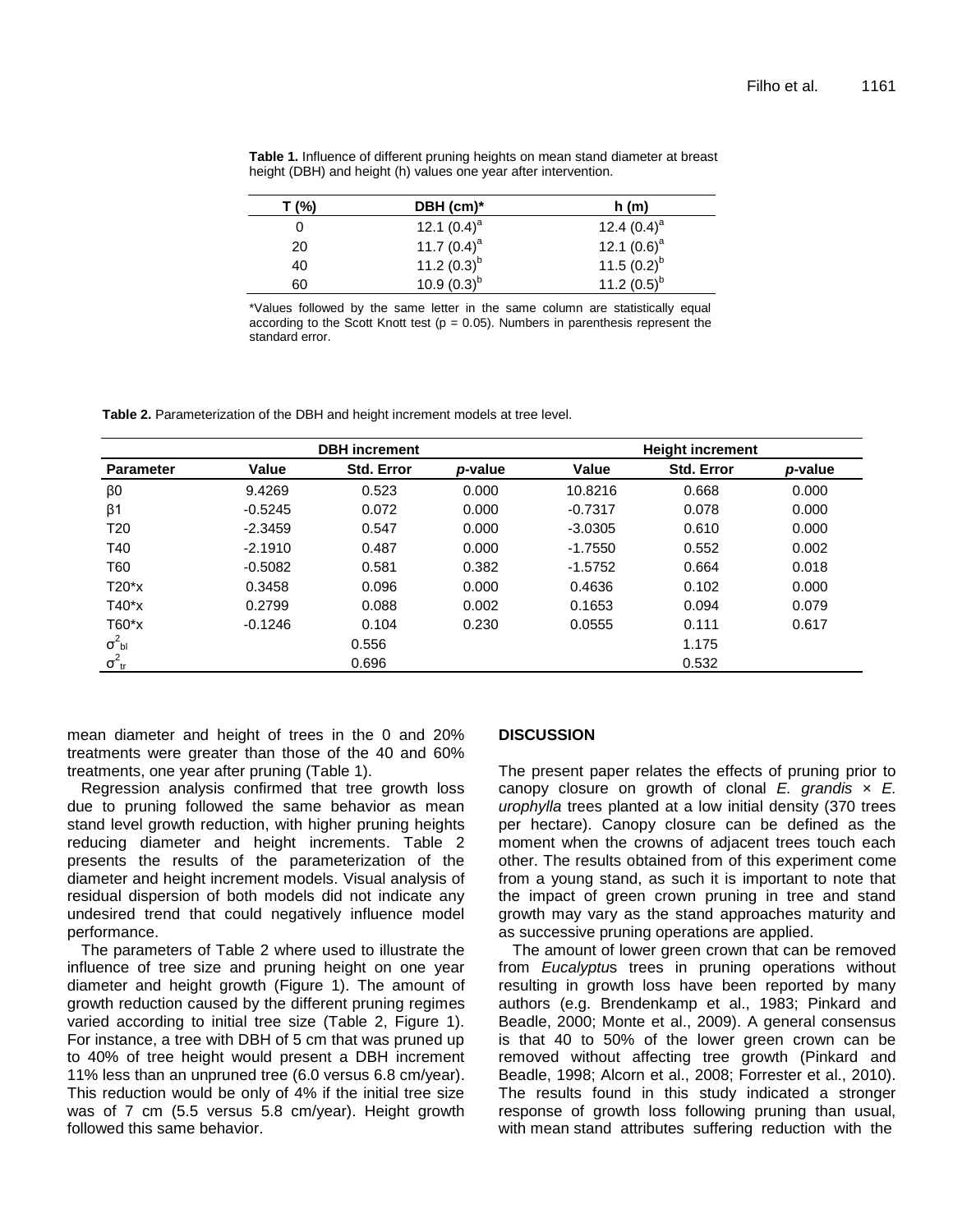

Figure 1. Behavior of one year DBH (a) and height (b) increment considering different tree sizes at the moment of the pruning intervention.

removal of 40% of lower green crown onwards. This probably occurred due to the canopy characteristics of the stand at the time of pruning application. The lower tree crowns were not undergoing mortality at the time of pruning. This was due to the early moment of pruning intervention and the wide spacing applied at installation. Thus, the lower crown of the trees was still contributing to tree growth, and its removal affected tree development. The moment of canopy closure is dependent on the planting density and growing conditions (Beadle, 1997; Montagu et al., 2003). For *Eucalyptus* species, canopy closure usually occurs between the ages of 1 and 4 years (Medhurst et al., 1999; Ryan et al., 2004). At the moment of canopy closure, the tree's lower crown does not contribute much in terms of carbon allocation and tree growth (Montagu et al., 2003), allowing high levels of green crown removal (up to 50%) without affecting tree growth.

The results of the present study are in conformity with other pruning trials in *Eucalyptus* species when conducted prior to canopy closure and planted at low density. For instance, Pinkard (2002) found that 20% leaf area removal of pre-canopy closure *Eucalyptus nitens* trees caused stem growth reduction. Fontan et al. (2011) reported diameter growth reduction for a *Eucalyptus camaldulensis* × *E. grandis* clone established in 9.5 × 4.0 m spacing when pruning all trees of the stand, removing 33% of live crown height plus removal of some thick branches above this height in three lifts. To avoid growth reduction in these stands, the aforementioned authors recommended pruning interventions removing 33% of live crown height plus removal of some thick branches above this height in four lifts (beginning at age 9 months with 6 month intervals) only for trees selected for final harvest (60% of the stand).

As for the tree level analysis, smaller trees presented the largest diameter and height increments, regardless of the pruning treatments. The tree level analysis also indicated that, for the two intermediate pruning treatments, growth reduction was mainly concentrated on the smaller trees of the stand, with larger trees presenting growth similar to unpruned trees (Figure 1). Thus, the more intensive treatments, probably removed amounts of leaf area that were too large for the smaller trees to recuperate, this way causing more pronounced growth reduction in these trees. This helps to explain why the 20% pruning treatment presented mean stand attributes statistically equal to the unpruned treatment, since the growth of the larger trees were able to compensate the growth loss of the smaller trees.

From a management perspective, the results found in this study suggests that it should be possible to implement a light pruning prior to canopy closure (e.g. removing up to 20% of lower green crown), and more severe pruning post-canopy closure (e.g. removing up to 50% of lower green crown), without affecting stem growth. However, an economic analysis of such a pruning regime is warranted to check for viability.

# **Conclusion**

The tested pruning heights reduced eucalypt height and DBH development one year after intervention when more than 20% of the lower live green crown was removed.

# **Conflict of Interests**

The authors have not declared any conflict of interests.